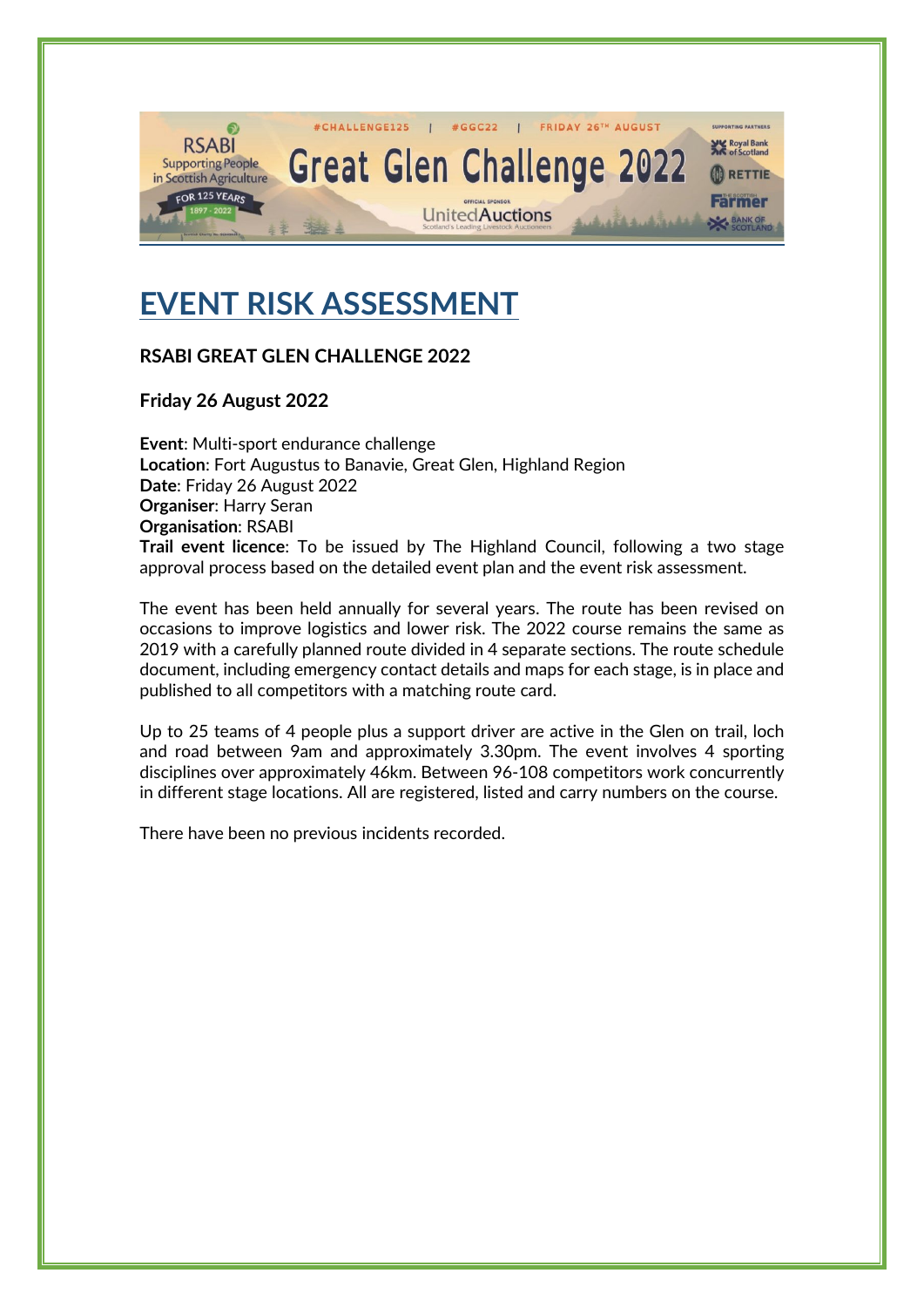#### **Activity 1: Mountain Biking**

Bike route selected largely on Great Glen Way trail. A short section of minor road connects the trail through Achnacarry. A marshal, stewards and signage manage the route and the trail transition. Bikers cycle alone from a staggered start and are requested to cycle in groups of no more than 2 or 3 at any stage on the route. Support vehicles are on call along the route. A small number of marshals and stewards are in place at set locations, carefully chosen for safety on the route. Signage is also sited to maximise awareness and safety throughout the route. Overall signage has been increased since 2016. Bikers are issued with their own map with the route having been chosen to minimise the risk of becoming lost – essentially the route follows the Great Glen Way. Standard mountain bikes are used rather than faster hybrids or cyclocross versions.

Mountain bike route on Great Glen trail – regular way points are in place to supervise safety on route and provide first aid. A portaloo has been provided at a key marshal point. Competitors briefed to be respectful of public and to take care on towpaths owing to proximity to water.

- **1. Hazard**: road accident or fall from bike or failure to follow route
- **2. Who is at risk**: All competitors

**3. Level of risk**: Road accident (unlikely + major injury = **low risk**)

Fall (unlikely + first aid case/major injury casualty evacuation = **low risk**); Failure to follow route (unlikely + minor impact=**low risk**)

**4. Control Measures to reduce risk**: avoid busy roads and particularly rough trail. The route is largely flat. Start and finish points chosen to minimise any disruption on the trail and to avoid congestion for dropping off and picking up. Appropriate safety equipment and visible clothing in place. Maps are provided to avoid getting lost. Markers are regularly placed on parts of the route. Sections are pre-planned; a support vehicle is in the locality carrying first aid kit. Regular marshal points are planned and biking will not take place in extremely poor weather conditions (e.g. heavy fog). Water stops planned at safe off-road locations, bin bags are provided for waste collection. Bikes are owned and maintained by competitors who are responsible for their own personal safety in terms of kit and behaviour. Cyclists are signed out and in at the beginning and end of the ride.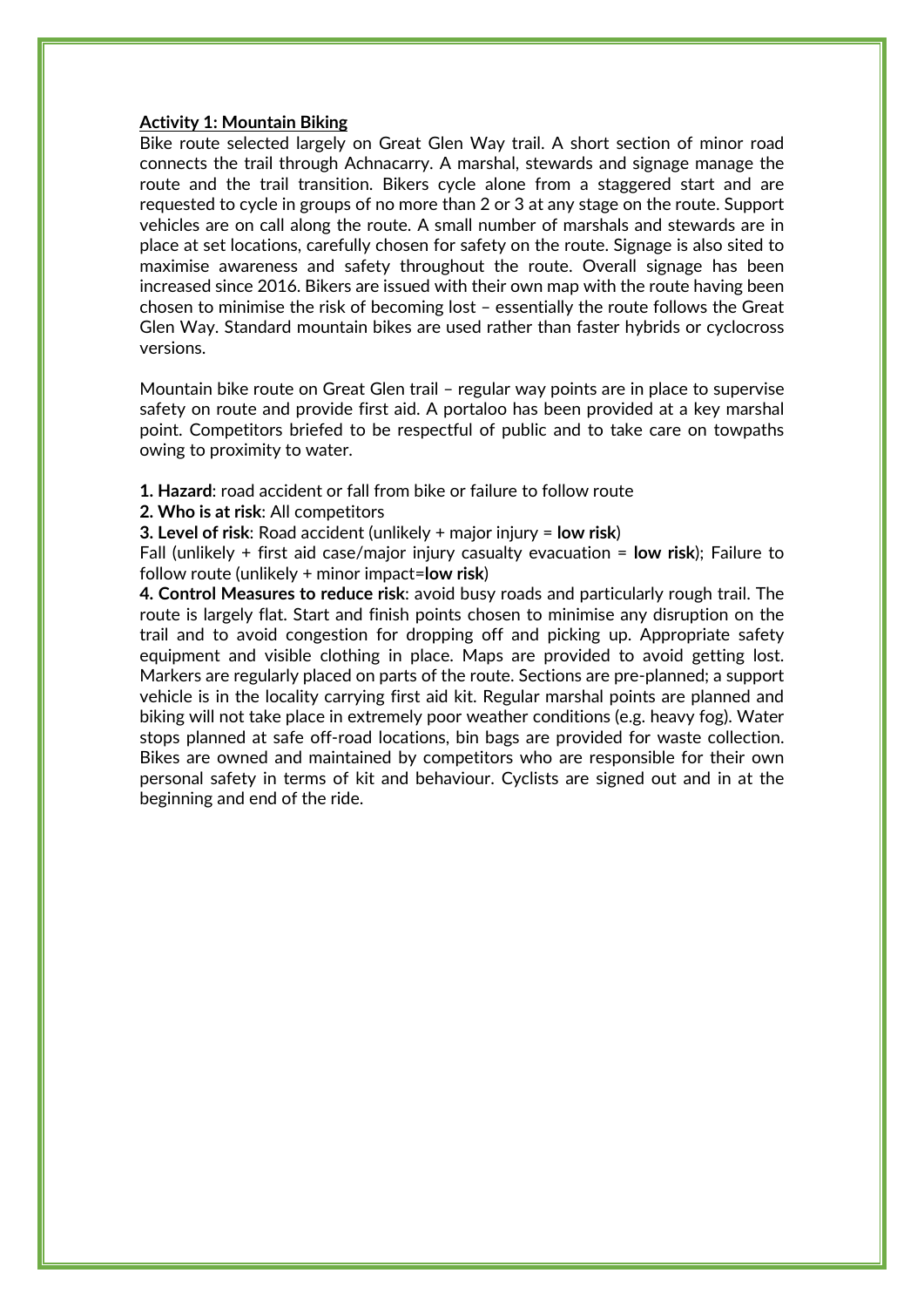#### **Activity 2: Kayaking**

Rockhopper Sea Kayaking are sub-contracted to manage the kayaking section and supply high quality plastic mould kayaks and all modern safety equipment. Rockhopper, who is an experienced provider with 6 years previous experience of the Challenge event, has supplied a separate company risk assessment and public liability insurance statement appropriate for the numbers of competitors involved in terms of instructor ratio, covering their overall professional activities prior to the event. Each year RSABI confirm approval for this documentation by authorising the overall risk assessment and submitting it to Highland Council. Kayakers will travel on sheltered water throughout, in small groups of 8/9 competitors, each supervised by a qualified Rockhopper instructor on the water. The RSABI volunteer marshal and vehicle is present and in contact at all times with groups on the loch. A further kayak qualified volunteer usually attends lochside each year. An additional shore based safety vehicle is provided by Rockhopper equipped with further safety kit. A mobile emergency ambulance is contracted for the whole event and attends the kayak section start and finish point. A short time trial section will operate between marked buoys in a sheltered area on completion of the route. This will be supervised (1/6 ratio approx.).

**1. Hazard**: Capsize and hypothermia. Rough, cold conditions

**2. Who is at risk**: All competitors

**3. Level of risk**: Capsize and hypothermia (unlikely + minor injury = **low risk**).

In the event of rough weather, an appreciation will be made on site regarding supervision ratio and number of groups. In very rough conditions, kayaking may be cancelled and alternative arrangements made to walk instead.

**4. Control Measures to reduce risk**: Loch Oich is chosen as a sheltered loch and August temperatures are temperate. Care taken to plan route with safe pre-planned short sections and clearly defined entry and exit points to water. Groups enter the water at Bridge of Oich and are briefed to stay clear of the weir feature by instructors. Kayakers paddle in groups on a safe route well clear of any hazards. The briefing will cover capsize drills. Less experienced kayakers and weaker swimmers may be teamed up in twin cockpit kayaks. Instructors will give competitors additional coaching on the water prior to the start.

The guide is qualified in first aid, able to recognise first signs of hypothermia. Site is not remote so quick casevac if required.

Overall length and time on water is not excessive. Regular breaks are scheduled and mutual support is planned at shore locations. An on-shore safety vehicle is on duty should a competitor wish to leave the water at any point. Waterproof communications in place to shore. All equipment, including safety kit, is hired, modern and checked to be in good order.

Kayaking will not take place in excessively choppy conditions or very poor weather. Route selected with safety in mind – this section takes place in relatively sheltered, non-remote loch with quick access by road to shore. Competitors are required to be swim capable at registration, and work in supervised groups.

Kayakers are briefed to be respectful to other route users and are supervised throughout; groups will remain clear of any larger craft.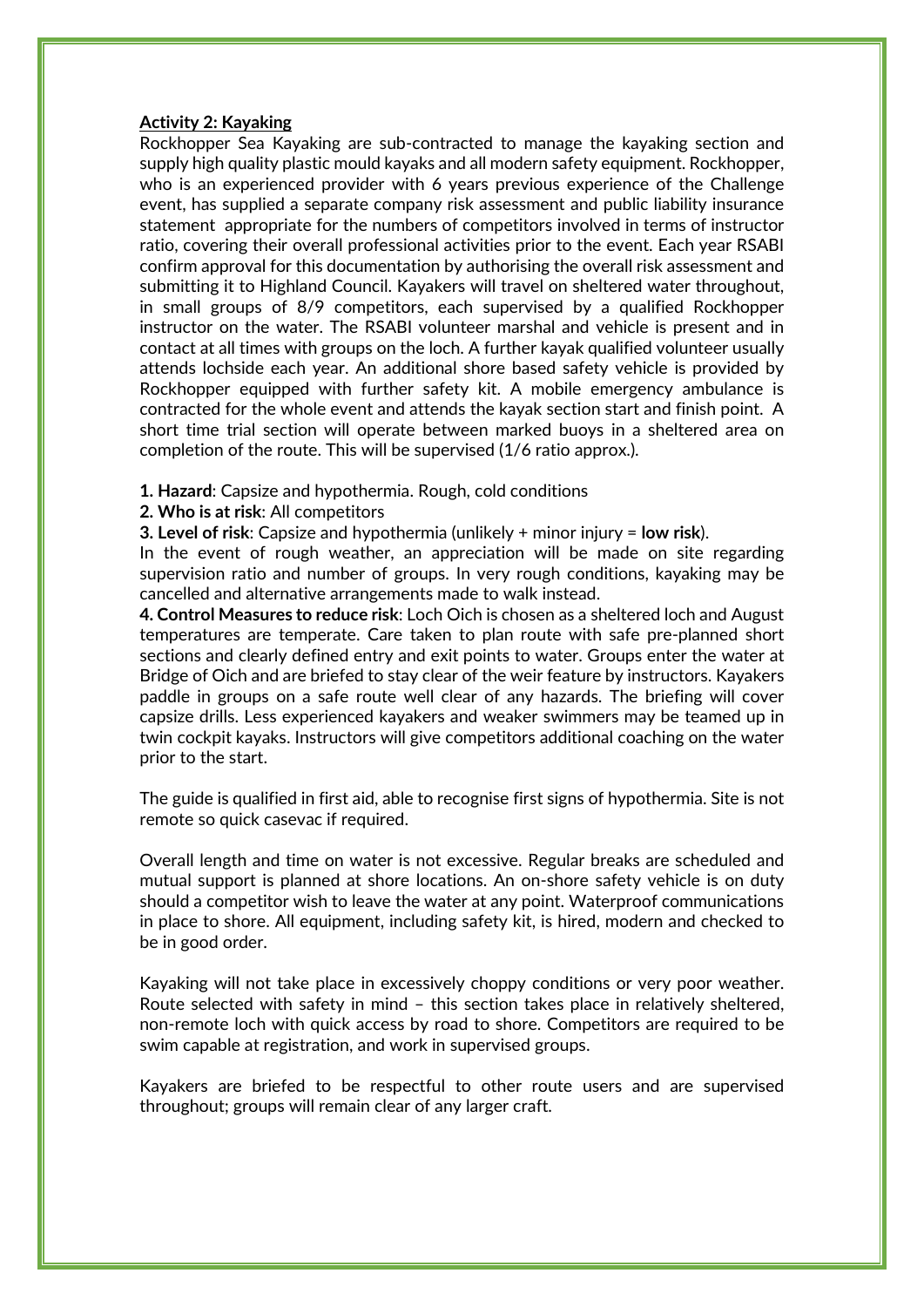#### **Activity 3: Walking**

Walkers tackle a relatively flat, accessible section of the trail alone or in small groups. The beginning of the route is on a forest track that follows the marked Great Glen Way. There is a 50m section following an A road where a pavement and barrier is in place. The middle section of the walk takes place on a minor single track tarmac road with grass verges and rough edges (traffic usage is extremely limited). Maps and additional signage are provided. A marshal and steward are in place with a support vehicle. The final section returns to well-maintained forest track to the finish. The event mobile ambulance is on call and holds a key to give access to gated forest sections.

- 1. **Hazard**: slip or fall or failure to follow route
- 2. **Who is at risk**: All competitors
- 3. **Level of risk**: fall (unlikely + first aid case/minor injury=**low risk**); Failure to follow route (unlikely + minor impact=**low risk**)
- 4. **Control Measures to reduce risk**: walkers requested to avoid the edge of trail by water. A relatively flat section of the trail chosen for activity. Wear appropriate clothing and footwear. Maps are provided to avoid getting lost. The trail follows the line of a main road should anyone get lost. Markers are regularly placed on parts of the route. Walkers are signed out and in at the beginning and end of the walk.

### **Activity 4: Running**

Runners tackle pre-planned designated sign posted route, the majority on the trail. A quiet section of B class road connects the route to the trail at the start. Start carefully chosen to manage transition from initial large group to individual runners. A safety/support vehicle will be in the area ahead of the lead runners. Small numbers run individually or in small groups of 2 or 3 runners. Marshal and stewards in attendance to manage route crossing via Bridge at Gairlochy.

**1. Hazard**: Trips and falls. Road vehicle collision or failure to follow route

**2. Who is at risk**: All competitors

**3. Level of risk**: Trips/falls (unlikely + first aid case = **low risk**); Collision (unlikely + first aid case/major injury casualty evacuation = **low risk**); Failure to follow route (unlikely + minor impact=**low risk**)

**4. Control Measures to reduce risk**: care taken to plan a route largely avoiding roads – completely avoiding A class roads. Flat trails selected as norm. A safety vehicle will be in the locality. Extra signage warning motorists sited. Pre-planned way points in regular designated locations are planned where water is available. Medical kit with marshal for trips and falls. Mobile phone contacts in place. Wear appropriate footwear and bright clothing. Runners are signed out and in at the beginning and end of the route. Maps are provided to avoid getting lost. Markers are regularly placed on parts of the route. Runners are signed out and in at the beginning and end of the run.